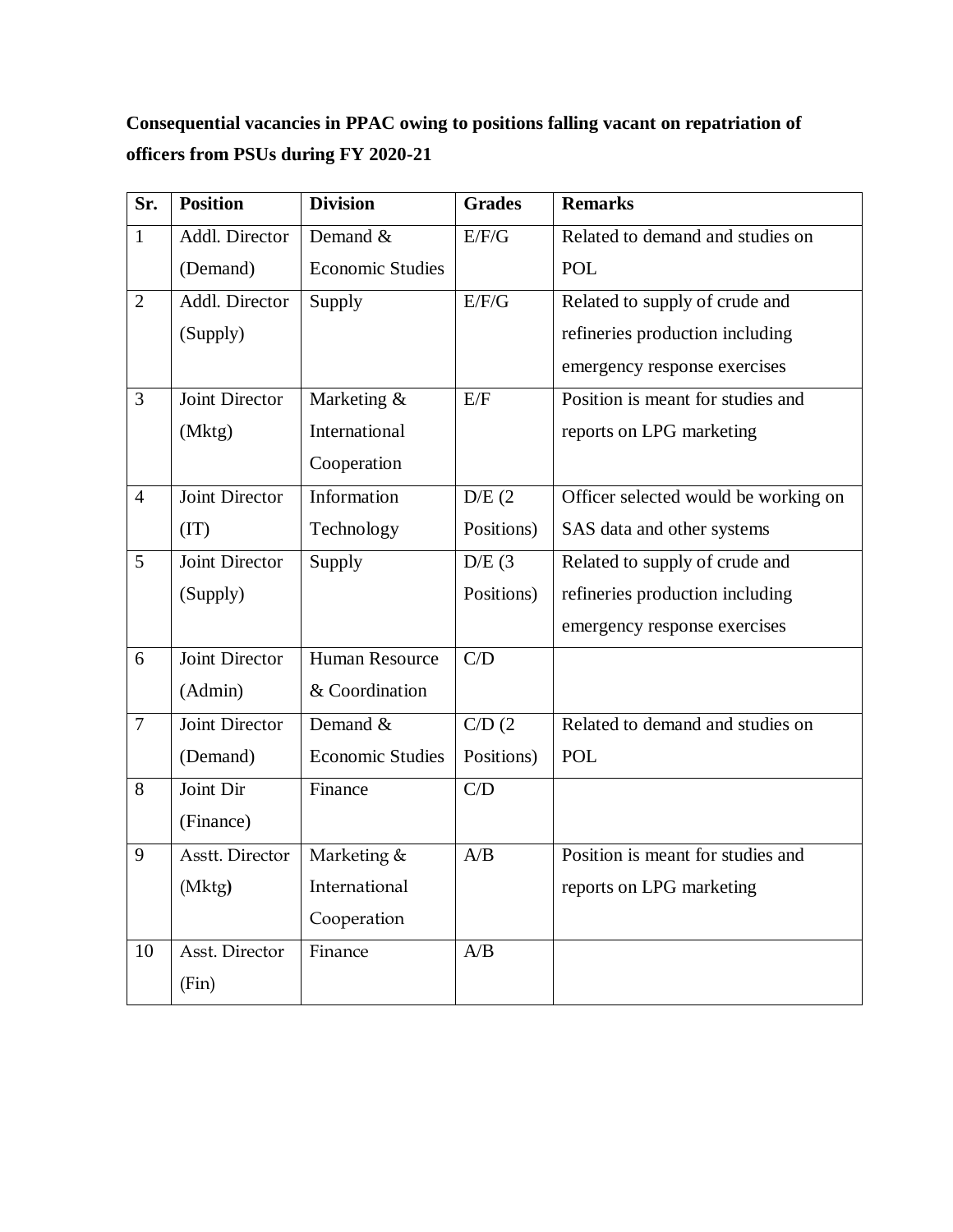# **JOB REQUIREMENT FOR THE POST OF ADDITIONAL DIRECTOR (D&ES)**

| $\mathbf{1}$   | Name of Post                               | Additional Director (Demand & Economic Studies)                                                                                                                                                                                                                                                                                                                                                                                                                                                                                                                                                                                                                                                                                                                                                                                                                                                                                                                                                                                                                                            |
|----------------|--------------------------------------------|--------------------------------------------------------------------------------------------------------------------------------------------------------------------------------------------------------------------------------------------------------------------------------------------------------------------------------------------------------------------------------------------------------------------------------------------------------------------------------------------------------------------------------------------------------------------------------------------------------------------------------------------------------------------------------------------------------------------------------------------------------------------------------------------------------------------------------------------------------------------------------------------------------------------------------------------------------------------------------------------------------------------------------------------------------------------------------------------|
| $\overline{2}$ | Grade                                      | 'E/F/G' equivalent to IOC                                                                                                                                                                                                                                                                                                                                                                                                                                                                                                                                                                                                                                                                                                                                                                                                                                                                                                                                                                                                                                                                  |
| $\overline{3}$ | Education and other                        | MBA/ Engineering Degree/ Post Graduate                                                                                                                                                                                                                                                                                                                                                                                                                                                                                                                                                                                                                                                                                                                                                                                                                                                                                                                                                                                                                                                     |
| $\overline{4}$ | qualifications required<br>Job Requirement | The incumbent shall be the Head of the Demand $\&$<br>Economic<br>Studies<br>Division.<br>The<br>specific<br>assignments involves the following major activities:-<br>$\mathbf{i}$ .<br>To deal with all technical matters like<br>monitoring<br>of<br>marketing<br>operations<br>specifically pertaining<br>to<br>Demand/<br>Consumption<br>and coordinating<br>with<br>MoP&NG/ OMCs<br>for collection<br>and<br>collation of data on demand/consumption.<br>ii.<br>To monitor and estimate demand projections<br>of petroleum products and to carry out energy<br>modelling for long term projections<br>iii.<br>To coordinate with various agencies and Oil<br>Companies for collection and collation of<br>data pertaining to petroleum products and to<br>ensure Integrated Data Management System<br>To carry out annual petroleum products<br>iv.<br>consumption demand twice a year for<br>Budgeted Estimates<br>and for Revised<br><b>Estimates</b><br>To convene monthly Industry Performance<br>V.<br>Review (IPR) meeting<br>To ensure timely Publication of PPAC Ready<br>vi. |
|                |                                            | Reckoner and Snapshot of India's Oil and<br>Gas data                                                                                                                                                                                                                                                                                                                                                                                                                                                                                                                                                                                                                                                                                                                                                                                                                                                                                                                                                                                                                                       |
|                |                                            | To assist MoP&NG in all Demand related<br>vii.<br>activities referred                                                                                                                                                                                                                                                                                                                                                                                                                                                                                                                                                                                                                                                                                                                                                                                                                                                                                                                                                                                                                      |
|                |                                            | To handle various important assignments for<br>MoP&NG like Sectoral demand of petrol and diesel,<br>Import reduction by 10% by 2022, etc.                                                                                                                                                                                                                                                                                                                                                                                                                                                                                                                                                                                                                                                                                                                                                                                                                                                                                                                                                  |
| 5              | Experience                                 | Minimum 5 years of relevant experience in OMC.<br>incumbent<br>should<br>be having<br>The<br>adequate<br>experience in marketing stream of OMC.                                                                                                                                                                                                                                                                                                                                                                                                                                                                                                                                                                                                                                                                                                                                                                                                                                                                                                                                            |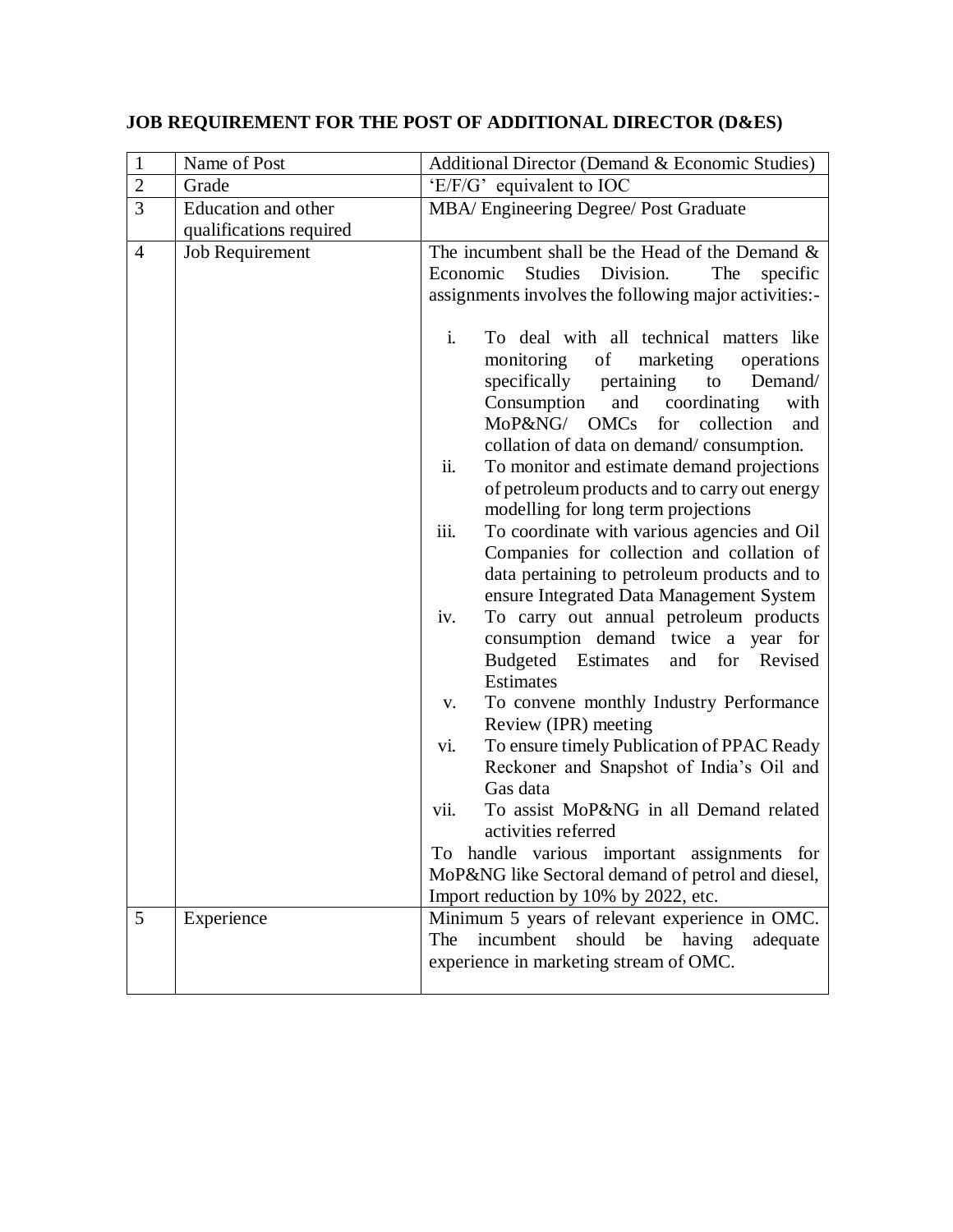# **JOB REQUIREMENT FOR THE POST OF ADDITIONAL DIRECTOR (SUPPLY)**

| $\mathbf{1}$   | Name of Post            | <b>Additional Director (Supply)</b>                                                                                                                                                                                                                                                                                                                                                                                                                                                                                         |
|----------------|-------------------------|-----------------------------------------------------------------------------------------------------------------------------------------------------------------------------------------------------------------------------------------------------------------------------------------------------------------------------------------------------------------------------------------------------------------------------------------------------------------------------------------------------------------------------|
| $\overline{2}$ | Grade                   | 'E/F/G' equivalent to IOC                                                                                                                                                                                                                                                                                                                                                                                                                                                                                                   |
| $\overline{3}$ | Education and other     | Post Graduate/ Engineering Degree                                                                                                                                                                                                                                                                                                                                                                                                                                                                                           |
|                | qualifications required |                                                                                                                                                                                                                                                                                                                                                                                                                                                                                                                             |
| $\overline{4}$ | Job Requirement         | The specific assignments involves the following major<br>activities:-<br>Maintain industry data on all technical matters<br>i.<br>monitoring of refinery operations,<br>like                                                                                                                                                                                                                                                                                                                                                |
|                |                         | coordinating with various refinery for<br>collection, collation and analysis of data<br>ii.<br>Assist MoP&NG in all supply/ refining<br>related activities referred.<br>iii.<br>Monitor indigenous crude oil projections and<br>estimated imported crude oil requirements<br>Monitor import/ export related matters,<br>iv.<br>prepare monthly input bill for MoP&NG and<br>attend quarterly short-term balance of payment<br>meetings of Ministry of Commerce<br>Provide technical inputs to MoP&NG on DGFT<br>references. |
| 5              | Experience              | Minimum 5 years of relevant experience in OMC. The<br>incumbent should be having adequate experience in<br>Petroleum Refinery process as well as the other<br>functions of Refineries.                                                                                                                                                                                                                                                                                                                                      |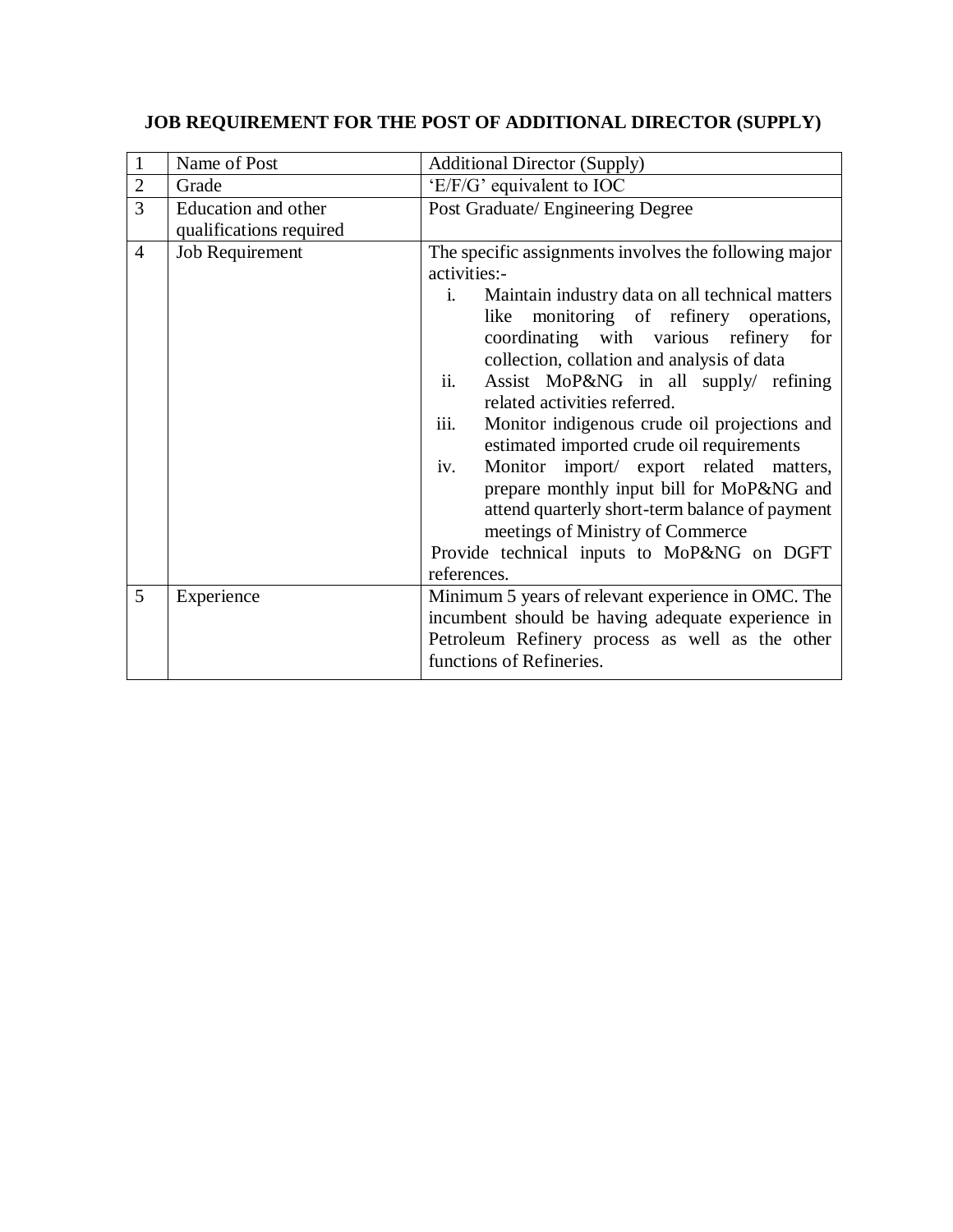# **JOB REQUIREMENT FOR THE POST OF JOINT DIRECTOR (MARKETING)**

| $\mathbf{1}$   | Name of Post                                   | Joint Director (LPG Marketing)                                                                                                                                                                                                                                                                                                                                                                                                                                                                                                                                                                                                                                                                                                                                                       |
|----------------|------------------------------------------------|--------------------------------------------------------------------------------------------------------------------------------------------------------------------------------------------------------------------------------------------------------------------------------------------------------------------------------------------------------------------------------------------------------------------------------------------------------------------------------------------------------------------------------------------------------------------------------------------------------------------------------------------------------------------------------------------------------------------------------------------------------------------------------------|
| $\overline{2}$ | Grade                                          | 'E/F' equivalent to IOC                                                                                                                                                                                                                                                                                                                                                                                                                                                                                                                                                                                                                                                                                                                                                              |
| 3              | Education and other qualifications<br>required | Postgraduate/ Engineering Degree/ MBA                                                                                                                                                                                                                                                                                                                                                                                                                                                                                                                                                                                                                                                                                                                                                |
| $\overline{4}$ | Job Requirement                                | To handle matters relating to Marketing and<br>International Cooperation Division. The specific<br>assignments involves the following major<br>activities:-<br>$\mathbf{i}$<br>To collect data and information of<br>Marketing stream particularly in the area<br>of distribution of SKO and LPG and<br>prepare monthly/ quarterly reports.<br>ii.<br>To maintain database of LPG parallel<br>marketing activities.<br>iii.<br>To assist MoP&NG in all marketing<br>related activities referred.<br>To analyze cases/ proposals received from<br>iv.<br>the industry and the government<br>coordinate with the Ministry/<br>To<br>$V_{\rm r}$<br>companies<br>To liaise with various international<br>Vİ.<br>agencies like IEA/ EIA/ IEEJ<br>and<br>undertake tasks signed under MoU |
| 5              | Experience                                     | Minimum 3 years of relevant experience in<br>Marketing and related areas of OMC                                                                                                                                                                                                                                                                                                                                                                                                                                                                                                                                                                                                                                                                                                      |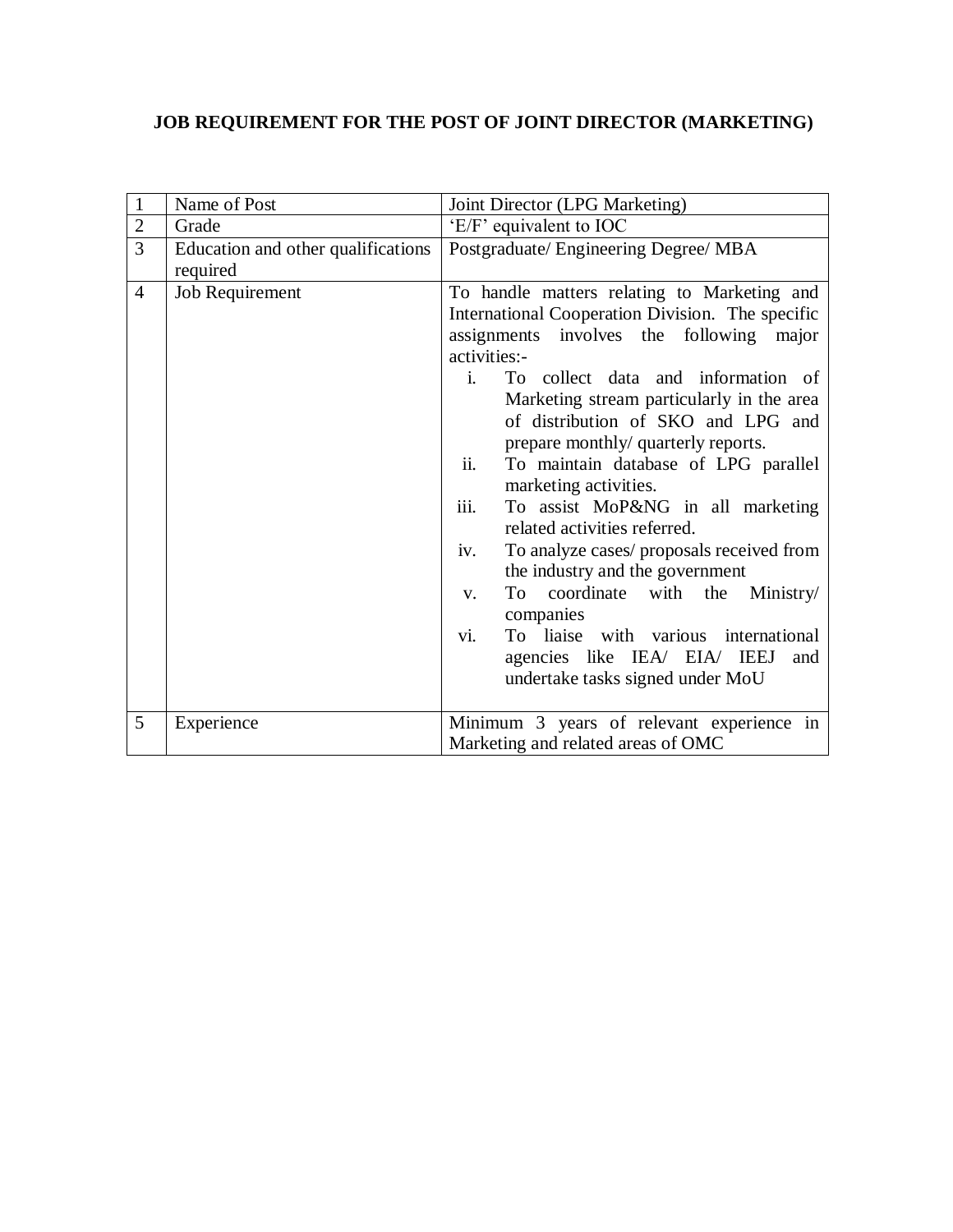## **JOB REQUIREMENT FOR THE POST OF JOINT DIRECTOR (IT)**

| $\mathbf{1}$   | Name of Post                                   | Joint Director (IT)                                                                                                                                                                                                                                                                                                                                                                                                                                                                                                                                                                                                                            |
|----------------|------------------------------------------------|------------------------------------------------------------------------------------------------------------------------------------------------------------------------------------------------------------------------------------------------------------------------------------------------------------------------------------------------------------------------------------------------------------------------------------------------------------------------------------------------------------------------------------------------------------------------------------------------------------------------------------------------|
| $\sqrt{2}$     | Grade                                          | 'D/E' equivalent to IOC                                                                                                                                                                                                                                                                                                                                                                                                                                                                                                                                                                                                                        |
| $\overline{3}$ | Education and other<br>qualifications required | <b>MCA</b> or Engineering Degree                                                                                                                                                                                                                                                                                                                                                                                                                                                                                                                                                                                                               |
| $\overline{4}$ | Job Requirement                                | The specific assignments involves the following<br>major activities:-<br>To maintain and supervise activities relating<br>$\mathbf{i}$ .<br>to Networking, Server Management, data<br>management, updation of software.<br>In<br>addition, he will be responsible to take care of<br>IT related services and procurement of<br>hardware/software items<br>ii.<br><b>System Administration</b><br>iii.<br>Networking skills<br>Conversant with Oracle-12c performance<br>iv.<br>monitoring and tuning of oracle related server<br>demons<br>Procurement and tendering, renewal of<br>V.<br>AMCs. Knowledge of GFR, GeM and<br>Government rules. |
| 5              | Experience                                     | Minimum 3 years of relevant experience in IT and<br>related areas including server/ data management of<br>OMC                                                                                                                                                                                                                                                                                                                                                                                                                                                                                                                                  |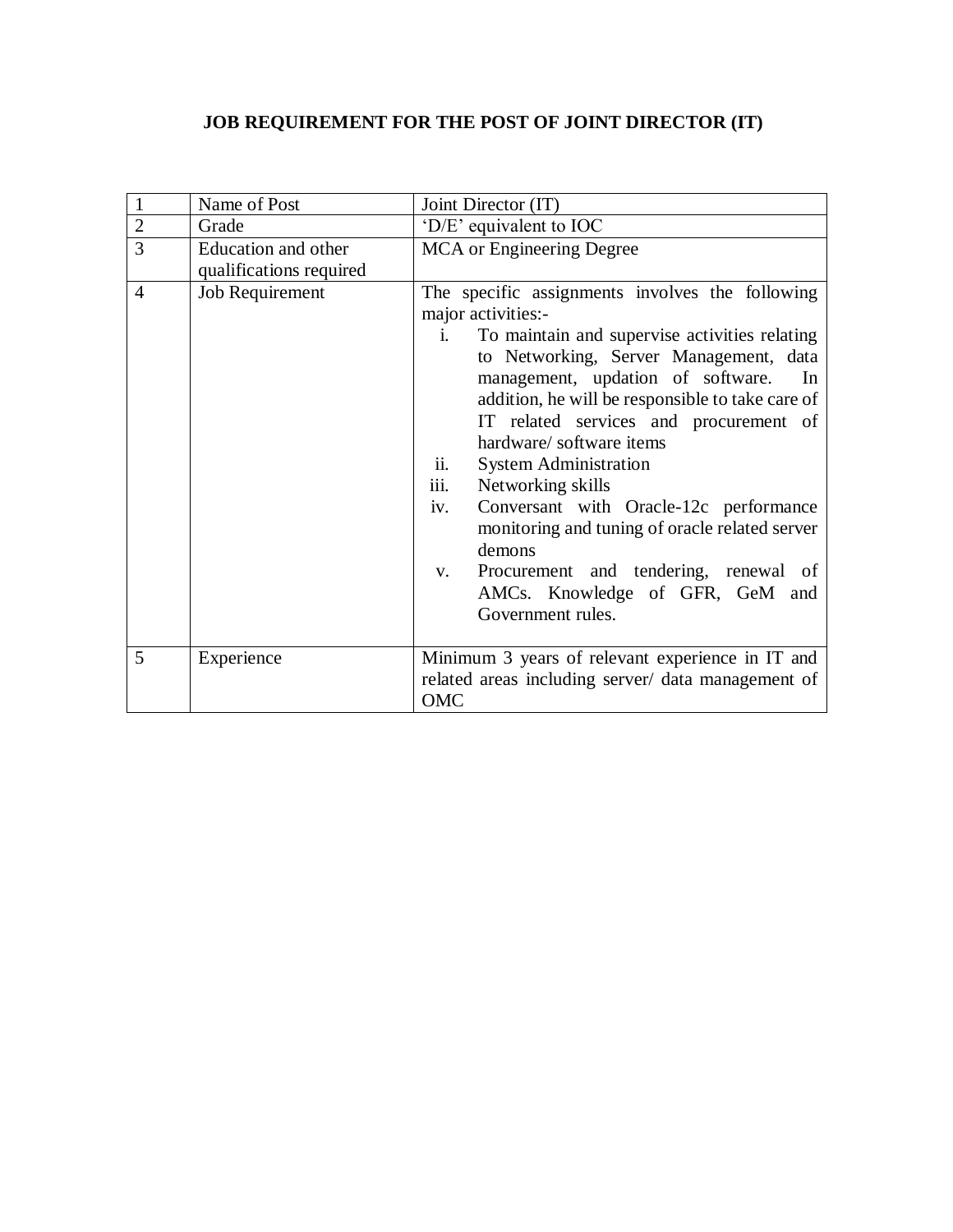## **JOB REQUIREMENT FOR THE POST OF JOINT DIRECTOR (SUPPLY)**

|                | Name of Post                                   | Joint Director (Supply)                                                                                                                                                                                                                                                                                                                                                                                                                                                                                                                                                                                                                    |  |
|----------------|------------------------------------------------|--------------------------------------------------------------------------------------------------------------------------------------------------------------------------------------------------------------------------------------------------------------------------------------------------------------------------------------------------------------------------------------------------------------------------------------------------------------------------------------------------------------------------------------------------------------------------------------------------------------------------------------------|--|
| $\overline{2}$ | Grade                                          | 'D/E' equivalent to IOC                                                                                                                                                                                                                                                                                                                                                                                                                                                                                                                                                                                                                    |  |
| 3              | Education and other<br>qualifications required | Post Graduate/ Engineering Degree                                                                                                                                                                                                                                                                                                                                                                                                                                                                                                                                                                                                          |  |
| $\overline{4}$ | Job Requirement                                | To handle matters relating to Supply Division. The specific<br>assignments involves the following major activities:-<br>To collect and collate data with regard to Refineries<br>İ.<br><b>Operations from PSUs/ Private Refineries</b><br>ii.<br>To carry out analysis pertaining to indigenous crude<br>oil projections, estimated imported crude oil<br>requirements and to prepare reports, notes etc.<br>iii.<br>To coordinate with the industry for collecting data/<br>information for Parliament Questions, Standing<br>Committee, preparation of supplementary notes etc.<br>Knowledge of DGFT and SAS software<br>1V <sub>1</sub> |  |
| 5              | Experience                                     | Minimum 3 years of relevant experience in Refinery<br>functions of OMC                                                                                                                                                                                                                                                                                                                                                                                                                                                                                                                                                                     |  |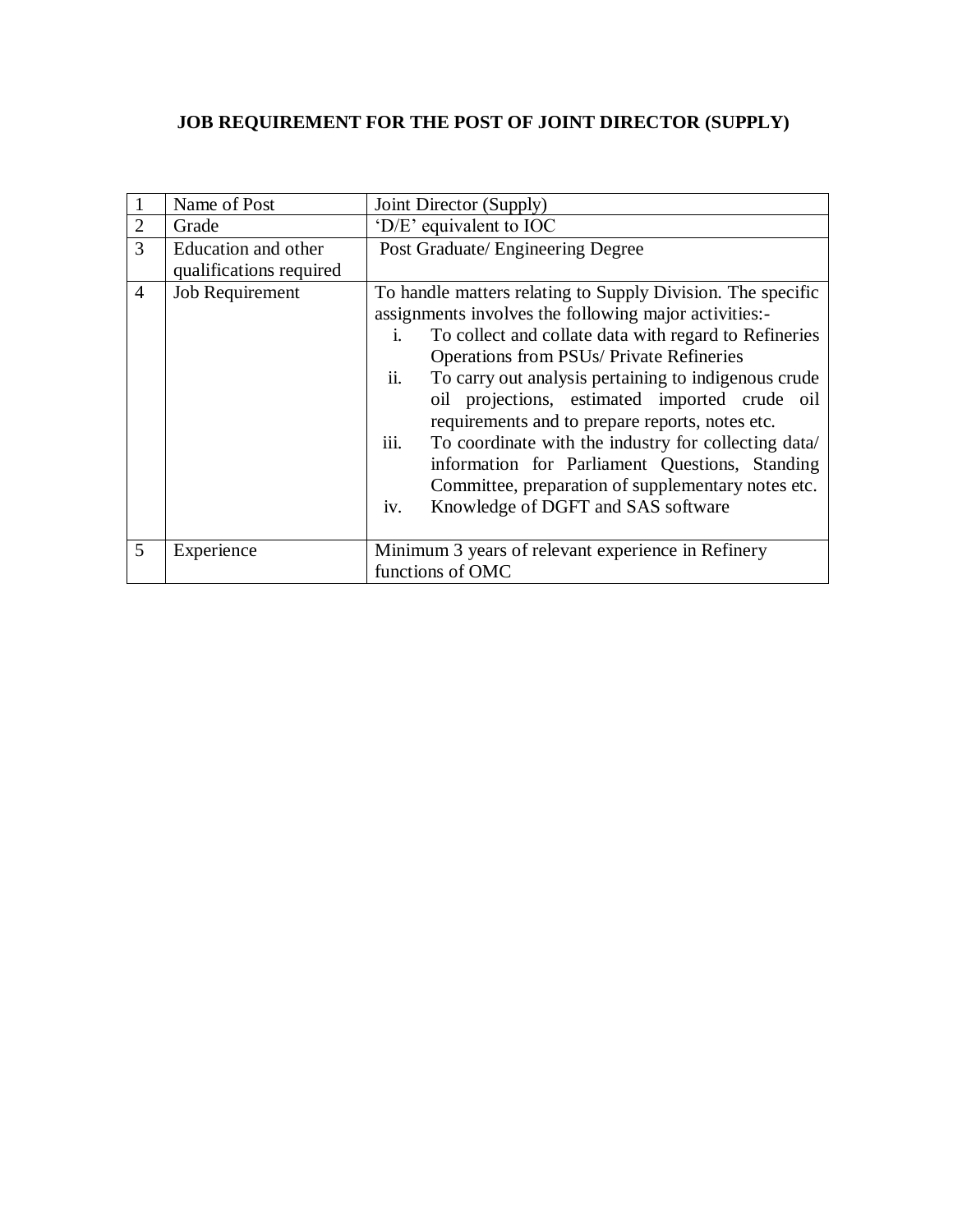## **JOB REQUIREMENT FOR THE POST OF JOINT DIRECTOR (ADMIN)**

| $\mathbf{1}$   | Name of Post                                   | Joint Director (Admin)                                                                                                                                                                                                                                                                                                                                                                                                                                                                                                                                                                                                                                                                                                                                                                                                                                      |
|----------------|------------------------------------------------|-------------------------------------------------------------------------------------------------------------------------------------------------------------------------------------------------------------------------------------------------------------------------------------------------------------------------------------------------------------------------------------------------------------------------------------------------------------------------------------------------------------------------------------------------------------------------------------------------------------------------------------------------------------------------------------------------------------------------------------------------------------------------------------------------------------------------------------------------------------|
| $\overline{2}$ | Grade                                          | 'C/D' equivalent to IOC                                                                                                                                                                                                                                                                                                                                                                                                                                                                                                                                                                                                                                                                                                                                                                                                                                     |
| $\overline{3}$ | Education and other<br>qualifications required | Post Graduate/ MBA in Human Resource Mgt                                                                                                                                                                                                                                                                                                                                                                                                                                                                                                                                                                                                                                                                                                                                                                                                                    |
| $\overline{4}$ | Job Requirement                                | To handle matters related to Admin Division. The<br>specific assignments involve the following major<br>activities: -<br>Renewal of Annual Maintenance Contract<br>$\mathbf{i}$ .<br>for various services, procurement and<br>tendering etc., Processing various bills of<br>vendors. Knowledge of GeM, GFR and<br>Government manuals is required.<br>Compliance of statutory norms related to<br>ii.<br>establishment and services.<br>iii.<br>To coordinate/ liaise with MoP&NG,<br>Scope Authorities, OMCs etc. on various<br>issues and arrange various industry and<br>other meetings<br>To comply with OLI guidelines and other<br>iv.<br>statutory requirements<br>To act as PIO under RTI Act 2005<br>V.<br>implement various Government<br>vi.<br>To<br>initiatives and organise events as required.<br>Facilitate administrative measures<br>vii. |
| 5              | Experience                                     | Minimum 3 years of relevant experience in HR                                                                                                                                                                                                                                                                                                                                                                                                                                                                                                                                                                                                                                                                                                                                                                                                                |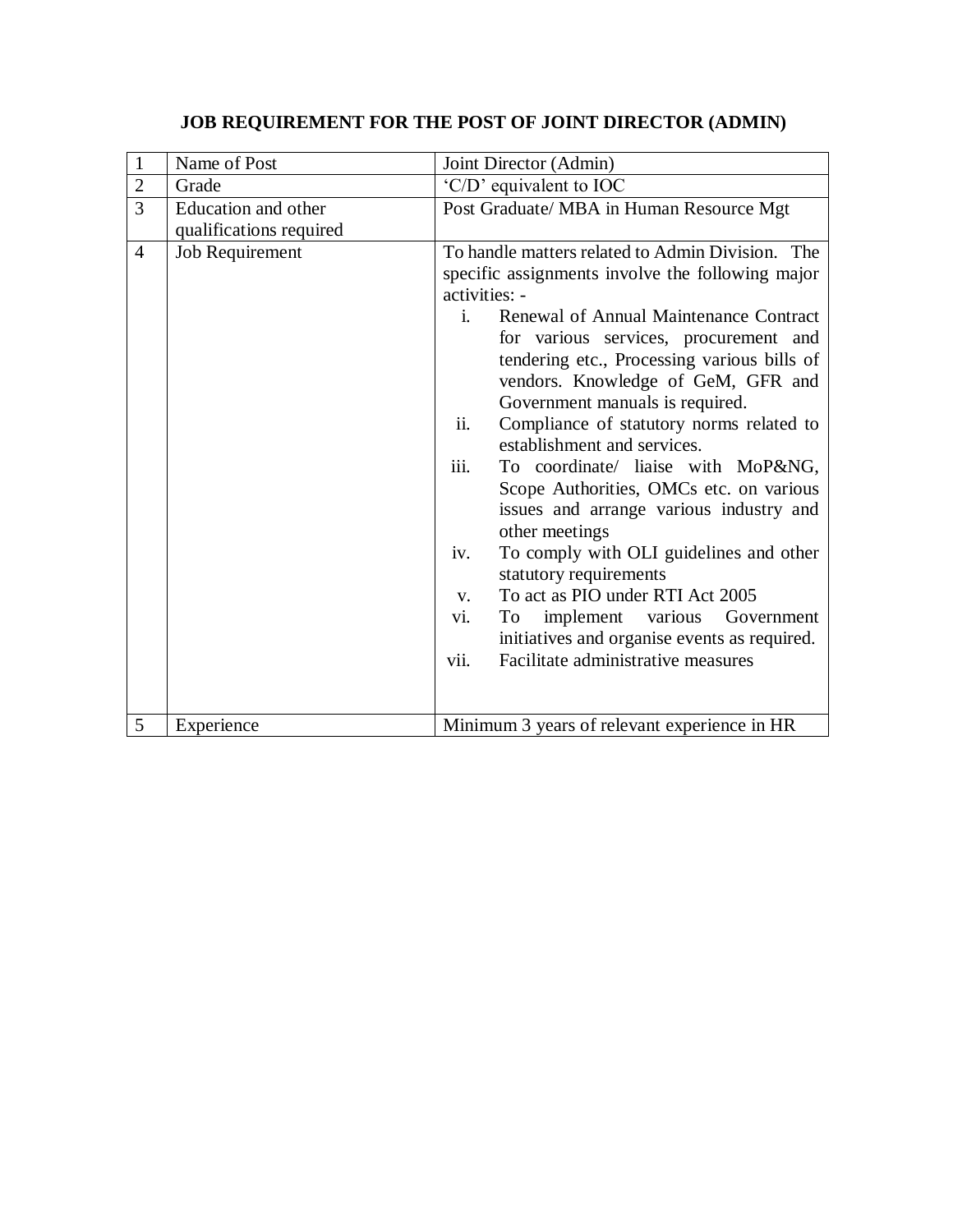## **JOB REQUIREMENT FOR THE POST OF JOINT DIRECTOR (DEMAND)**

| $\mathbf{1}$   | Name of Post                                   | Joint Director (Demand)                                                                                                                                                                                                                                                                                                                                                                                                                                                                                                                                                                                                           |
|----------------|------------------------------------------------|-----------------------------------------------------------------------------------------------------------------------------------------------------------------------------------------------------------------------------------------------------------------------------------------------------------------------------------------------------------------------------------------------------------------------------------------------------------------------------------------------------------------------------------------------------------------------------------------------------------------------------------|
| $\overline{2}$ | Grade                                          | 'C/D' equivalent to IOC                                                                                                                                                                                                                                                                                                                                                                                                                                                                                                                                                                                                           |
| 3              | Education and other qualifications<br>required | Post Graduate or an Engineering Degree.                                                                                                                                                                                                                                                                                                                                                                                                                                                                                                                                                                                           |
| $\overline{4}$ | Job Requirement                                | To handle matters related to Demand Division.<br>The specific assignments involves the following<br>major activities:-<br>maintain/collate comprehensive<br>To<br>i.<br>statistics/data bank on oil sector and<br>analysis of information.<br>ii.<br>To prepare and compile information on<br>QPR (quarterly performance review) of<br>oil PSUs, Reports and inputs for various<br>committees.<br>iii.<br>To prepare replies to Parliament<br>Questions,<br>compilation<br>οf<br>supplementaries for admitted questions.<br>To prepare monthly and bi-annual Ready<br>iv.<br>Reckoner with industry wide data for the<br>industry |
| 5              | Experience                                     | Minimum 3 years of relevant experience in<br>Operations/ Sales functions of OMC.                                                                                                                                                                                                                                                                                                                                                                                                                                                                                                                                                  |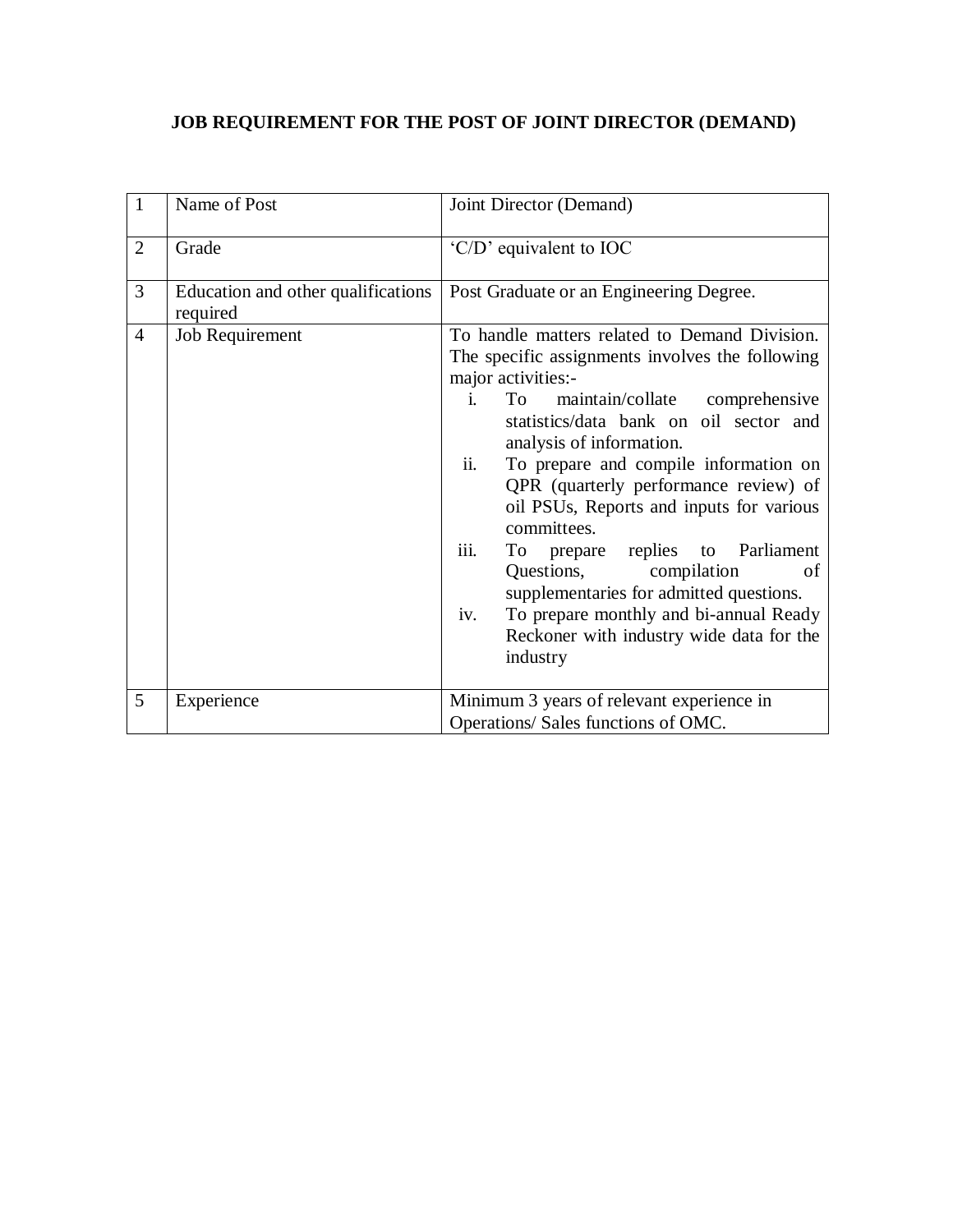## **JOB REQUIREMENT FOR THE POST OF JOINT DIRECTOR (FINANCE)**

| $\mathbf{1}$   | Name of Post                                   | Joint Director (Finance)                                                                                                                                                                                                                                                                                                                                                                                                                                                                                                                                                                                                                                                                                                                                                                                                                                             |
|----------------|------------------------------------------------|----------------------------------------------------------------------------------------------------------------------------------------------------------------------------------------------------------------------------------------------------------------------------------------------------------------------------------------------------------------------------------------------------------------------------------------------------------------------------------------------------------------------------------------------------------------------------------------------------------------------------------------------------------------------------------------------------------------------------------------------------------------------------------------------------------------------------------------------------------------------|
| $\overline{2}$ | Grade                                          | 'C/D' equivalent to IOC                                                                                                                                                                                                                                                                                                                                                                                                                                                                                                                                                                                                                                                                                                                                                                                                                                              |
| 3              | Education and other qualifications<br>required | CA/ICWA/MBA(Finance)                                                                                                                                                                                                                                                                                                                                                                                                                                                                                                                                                                                                                                                                                                                                                                                                                                                 |
| $\overline{4}$ | Job Requirement                                | To handle matters related to pricing and<br>analysis of product pricing/subsidy and under<br>recoveries of petroleum products. In addition,<br>he will be required to look after regular finance<br>accounts activities. The assignment<br>and<br>involves the following major activities:-<br>Compilation and updation of data<br>$i_{-}$<br>relating to pricing of crude oil and<br>in<br>the<br>products<br>domestic<br>and<br>international market. Analysis of trend<br>of international prices of crude oil and<br>petroleum products.<br>ii.<br>Estimation of subsidy/ under recoveries<br>of OMCs on sensitive petroleum<br>products and to carry out audit of<br>subsidy claims of oil companies.<br>iii.<br>In-depth analysis of issues relating to<br>oil and gas sector.<br>Preparation of accounts and finalization<br>iv.<br>of Balance Sheet of PPAC. |
| 5              | Experience                                     | Minimum 3 years of relevant experience in<br>Finance and related areas of OMC.                                                                                                                                                                                                                                                                                                                                                                                                                                                                                                                                                                                                                                                                                                                                                                                       |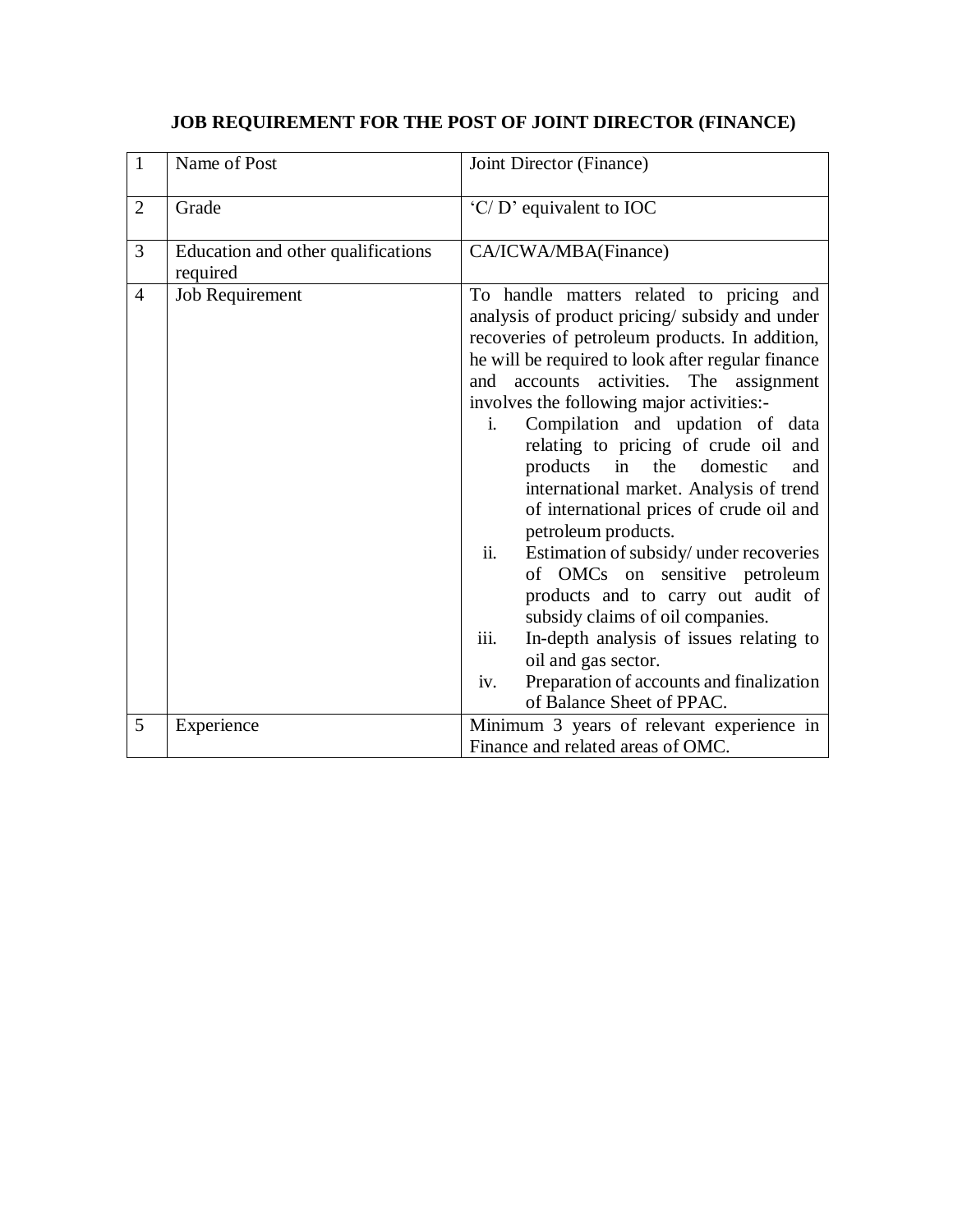# **JOB REQUIREMENT FOR THE POST OF ASSISTANT DIRECTOR (MARKETING)**

| $\mathbf{1}$   | Name of Post                                                | <b>Assistant Director (Marketing)</b>                                                                                                                                                                                                                                                                                                                                                                                                                                                                             |
|----------------|-------------------------------------------------------------|-------------------------------------------------------------------------------------------------------------------------------------------------------------------------------------------------------------------------------------------------------------------------------------------------------------------------------------------------------------------------------------------------------------------------------------------------------------------------------------------------------------------|
| $\overline{2}$ | Grade                                                       | 'A/B' equivalent to IOC                                                                                                                                                                                                                                                                                                                                                                                                                                                                                           |
| 3              | Education and other qualifications<br>required for the post | Post Graduate/ Engineering Degree / MBA<br>(Marketing)                                                                                                                                                                                                                                                                                                                                                                                                                                                            |
| $\overline{4}$ | Job Requirement                                             | To handle matters relating to Marketing Division.<br>The specific assignments involves the following<br>major activities:-<br>$i$ .<br>To collect data and information of<br>Marketing stream, particularly in the area<br>of distribution of LPG.<br>ii.<br>To assist MoP&NG in all LPG marketing<br>related activities referred.<br>iii.<br>To analyze cases, proposals received<br>from the industry and the government<br>To coordinate with the<br>iv.<br>Ministry,<br>companies and international agencies. |
| 5              | Experience                                                  | Minimum 2 years of relevant experience in<br>Marketing and related areas of OMC                                                                                                                                                                                                                                                                                                                                                                                                                                   |